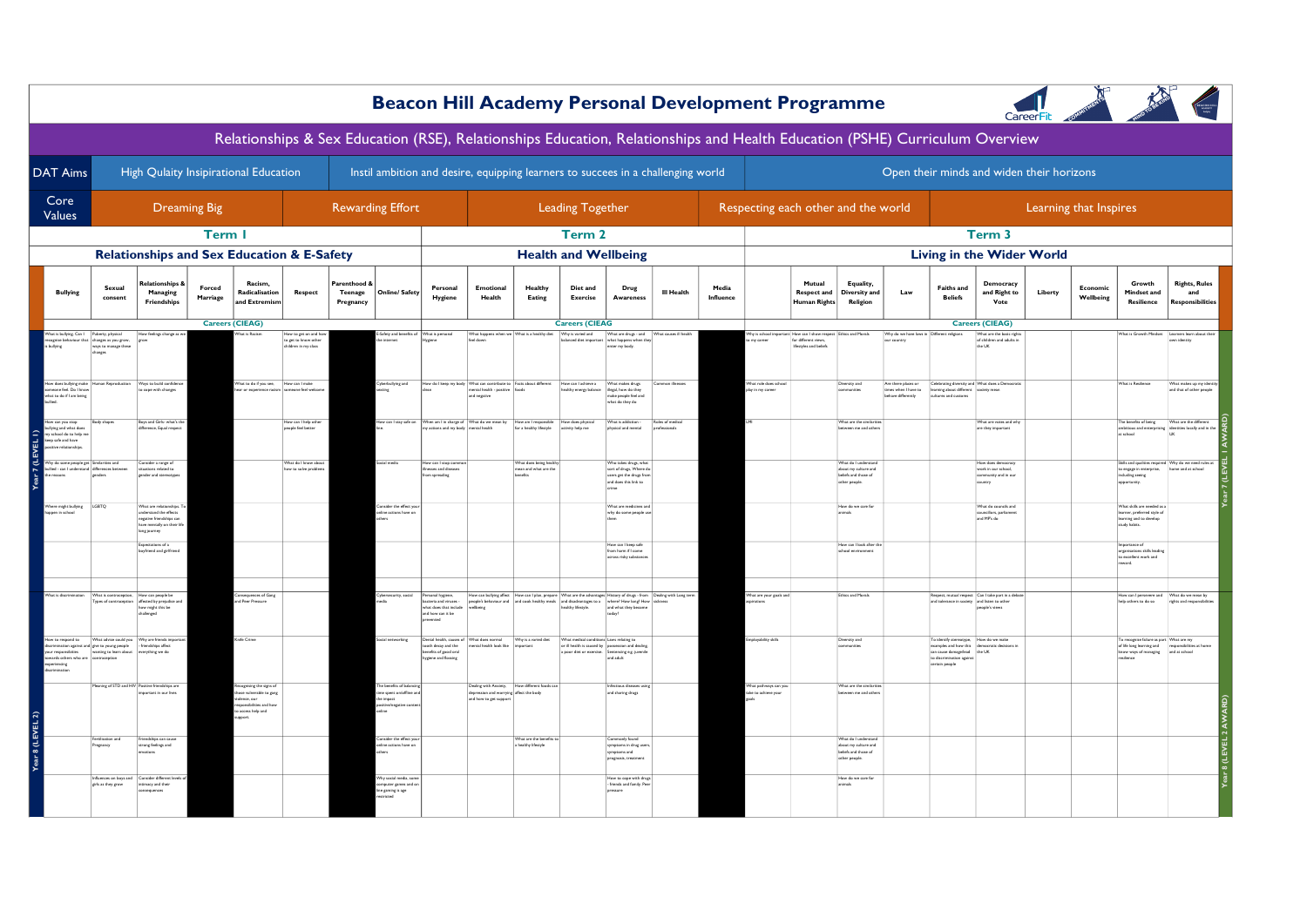|                                              | How does your body Expectations of a                                                                                                                                                              | become sexually mature boyfriend and girlfriend                                                                                                                                                                                            |                                                                                                                                                                       |                                                                                                                                  |                      |                                                               |                                                           |                                                                                           |                                                                                                                                                                                                                                                                                                                                                                   | How do my friends<br>influence my behaviour<br>and decision making                                                                              |                                                                                                                                                                                                                                                                                                                                                                                                                                                                                                                                                                                                                                                                                                |                                                                                                                                                      |                                                                                                    | How can I look after the<br>school environment                        |                                                                                                                            |                                                                     |                                                                                                          |
|----------------------------------------------|---------------------------------------------------------------------------------------------------------------------------------------------------------------------------------------------------|--------------------------------------------------------------------------------------------------------------------------------------------------------------------------------------------------------------------------------------------|-----------------------------------------------------------------------------------------------------------------------------------------------------------------------|----------------------------------------------------------------------------------------------------------------------------------|----------------------|---------------------------------------------------------------|-----------------------------------------------------------|-------------------------------------------------------------------------------------------|-------------------------------------------------------------------------------------------------------------------------------------------------------------------------------------------------------------------------------------------------------------------------------------------------------------------------------------------------------------------|-------------------------------------------------------------------------------------------------------------------------------------------------|------------------------------------------------------------------------------------------------------------------------------------------------------------------------------------------------------------------------------------------------------------------------------------------------------------------------------------------------------------------------------------------------------------------------------------------------------------------------------------------------------------------------------------------------------------------------------------------------------------------------------------------------------------------------------------------------|------------------------------------------------------------------------------------------------------------------------------------------------------|----------------------------------------------------------------------------------------------------|-----------------------------------------------------------------------|----------------------------------------------------------------------------------------------------------------------------|---------------------------------------------------------------------|----------------------------------------------------------------------------------------------------------|
|                                              |                                                                                                                                                                                                   |                                                                                                                                                                                                                                            |                                                                                                                                                                       |                                                                                                                                  |                      |                                                               |                                                           |                                                                                           |                                                                                                                                                                                                                                                                                                                                                                   | How do companies<br>advertise drugs                                                                                                             |                                                                                                                                                                                                                                                                                                                                                                                                                                                                                                                                                                                                                                                                                                |                                                                                                                                                      |                                                                                                    |                                                                       |                                                                                                                            |                                                                     |                                                                                                          |
|                                              | transmitted infections                                                                                                                                                                            | Recognise bullying and Sexually transmitted What we see about sex in<br>abuse in all its forms - Infections - find out the media, Care needed in<br>physical, verbal mental about sexuality<br>$\frac{1}{2}$ - security assumptions in the |                                                                                                                                                                       | Laws relating to the<br>carrying of offensive<br>weapons, motivation for<br>carrying one and possible<br>alternatives to keeping |                      |                                                               | insider the effect you<br>ther including gambling. online |                                                                                           | How to access health Recognise that a range Understand about eating<br>ntine actions have on and wellbeing advice of emotions is healthy disorders<br>ther including gambling coline and the importance of<br>talk and self talk                                                                                                                                  | at the young!                                                                                                                                   | Which drugs are aimed Dealing with death<br>caused by illness                                                                                                                                                                                                                                                                                                                                                                                                                                                                                                                                                                                                                                  | To recognise how the How can the options<br>media can cause issues you choose at GCSE<br>of body image,<br>worthlessness and low Poals<br>confidence | help you achieve your                                                                              |                                                                       | Laws and by-laws<br>relating to young<br>people's permitter<br>hours and types of<br>employment and how t                  | What different ways are<br>there to gain money                      |                                                                                                          |
| Prejudice based bullying Facts about         | in school and online, contraception with our lives exploitation, trafficing examples                                                                                                              | How pornography affects                                                                                                                                                                                                                    |                                                                                                                                                                       | safe                                                                                                                             |                      |                                                               | spectful behav<br>ine including in line                   |                                                                                           | e importance of good Common types mental ill Effect of eating disorders<br>quality sleep for good bealth, how to recognise including recognising<br>health and how poor the signs and where to when they or other                                                                                                                                                 | Learners devise a drugs<br>policy                                                                                                               |                                                                                                                                                                                                                                                                                                                                                                                                                                                                                                                                                                                                                                                                                                | ways to raise your self about options                                                                                                                | To explore and evaluate Year 10 talks to Year 9                                                    |                                                                       | minimise health and<br>safety risks<br>Laws about carrying<br>offensive weapons<br>including what might                    | What sorts of things do<br>adults need to pay for                   |                                                                                                          |
|                                              |                                                                                                                                                                                                   |                                                                                                                                                                                                                                            |                                                                                                                                                                       |                                                                                                                                  |                      |                                                               | spirroon                                                  | sleep can have a variety go for help<br>of effects- weight, mood<br>and ability to learn. | needs help, sources of<br>help and strategies for<br>accessing it                                                                                                                                                                                                                                                                                                 |                                                                                                                                                 |                                                                                                                                                                                                                                                                                                                                                                                                                                                                                                                                                                                                                                                                                                | esteem                                                                                                                                               |                                                                                                    |                                                                       | motivate someone to<br>carry one - legal<br>nsequences                                                                     | any why                                                             |                                                                                                          |
|                                              |                                                                                                                                                                                                   | What role do i play in $\frac{1}{2}$ size and the law -age of $\sqrt{Mn}$ if then<br>In higher the results of the control of the control of the state of the<br>analysis from engine.<br>Section (and colores) and a close of the law of t |                                                                                                                                                                       |                                                                                                                                  |                      |                                                               | bng sexting and<br>nline grooming                         |                                                                                           | Self esteem and self<br>confidence                                                                                                                                                                                                                                                                                                                                | Effects of drugs -<br>implications on school<br>work, attendance.<br>punctuality, home life                                                     |                                                                                                                                                                                                                                                                                                                                                                                                                                                                                                                                                                                                                                                                                                |                                                                                                                                                      | How will the subjects<br>you choose help you<br>with your career                                   |                                                                       | Potential conflicts<br>between human rights,<br>British Law and cultural<br>and religious<br>expectations and<br>practices | How will I be able to<br>afford to pay for things I<br>want or need |                                                                                                          |
|                                              |                                                                                                                                                                                                   |                                                                                                                                                                                                                                            |                                                                                                                                                                       |                                                                                                                                  |                      |                                                               |                                                           |                                                                                           | How to talk about your<br>emotions accurately and<br>sensitively using<br>appropriate vocabulary                                                                                                                                                                                                                                                                  | Drugs in our community<br>- school, local area                                                                                                  |                                                                                                                                                                                                                                                                                                                                                                                                                                                                                                                                                                                                                                                                                                |                                                                                                                                                      |                                                                                                    |                                                                       |                                                                                                                            |                                                                     |                                                                                                          |
|                                              | harassment and sexual intimacy and their<br>violence                                                                                                                                              | What constitutes sexual Consider different levels of Apprenticeships and<br>consequences and<br>acknowledge the right not<br>to have intimate<br>relationships until they are<br>ready                                                     | work related learning                                                                                                                                                 | College courses                                                                                                                  | Employability skills | CV writing, Personal                                          |                                                           |                                                                                           | Tackling stigma<br>surrounding mental<br>health issues                                                                                                                                                                                                                                                                                                            | What do I know about<br>medicines, alcohol,<br>nicotine, solvents and<br>illegal drugs and how<br>they affect people who<br>use them and others |                                                                                                                                                                                                                                                                                                                                                                                                                                                                                                                                                                                                                                                                                                |                                                                                                                                                      |                                                                                                    |                                                                       |                                                                                                                            |                                                                     |                                                                                                          |
| College Applications                         |                                                                                                                                                                                                   | Expectations of a<br>boyfriend and girlfriend                                                                                                                                                                                              |                                                                                                                                                                       |                                                                                                                                  |                      |                                                               |                                                           |                                                                                           |                                                                                                                                                                                                                                                                                                                                                                   |                                                                                                                                                 |                                                                                                                                                                                                                                                                                                                                                                                                                                                                                                                                                                                                                                                                                                |                                                                                                                                                      |                                                                                                    |                                                                       |                                                                                                                            |                                                                     |                                                                                                          |
| College Applications                         | The age of consent,<br>Contraception                                                                                                                                                              | Relating to others -<br>different types of<br>relationships                                                                                                                                                                                | When relationships go What is radicalisation<br>$\begin{tabular}{ll} \textbf{wrong -} un healthy and & \textbf{What is external} \\ \textbf{damping} & \end{tabular}$ |                                                                                                                                  |                      | How can I express my<br>feelings positively as I<br>grow up   |                                                           | different settings<br>including social, the<br>street, on roads and<br>during travel.     | Personal safety and Recognise and manage The impact of poor diet -<br>protection, reducing risk feelings about, and being, eating disorders<br>and minimising harm in influences on body image and cancer                                                                                                                                                         |                                                                                                                                                 | What are drugs to the Recognise and manage Media and body image,<br>producers and dealers   feelings about ill health   How issues of body<br>other illnesses                                                                                                                                                                                                                                                                                                                                                                                                                                                                                                                                  | including cancer and image in the media affect desired by employers<br>people's health                                                               | What are the skills and<br>qualities which are<br>and different fields and<br>how to develop these | How to market yourself<br>herton                                      |                                                                                                                            | Financial tools and<br>services                                     | Confidentiality in the work<br>place, when it should be<br>kept and when it might<br>need to be broken.  |
| Apprenticeships and<br>work related learning |                                                                                                                                                                                                   | Teenage pregnancy Factors that make Laws that support<br>relationships successful or people in unhealthy<br>difficult,                                                                                                                     | relationships including the community from<br>forced marriage and violent extremism and<br>FGM                                                                        | Recognise the shared<br>responsibility to protect<br>how to respond to<br>anything that causes<br>anxiety or concern             |                      | When am I responsible<br>for how others feel                  |                                                           | and personal emotional<br>wellbeing.                                                      | $\begin{tabular}{ll} Short term and long & How can you help yourterm consequences of & mental health - exercise,\\ \end{tabular}$<br>$\begin{tabular}{ l l } \hline \multicolumn{3}{ l }{substance} use and \\ \multicolumn{3}{ l }{miususe} for the health \\ \hline \end{tabular} \begin{tabular}{ l l } \hline time outdoors, helping \\ \hline \end{tabular}$ |                                                                                                                                                 | $\begin{tabular}{ll} International drugs & \textbf{What to do if you feed & \textbf{Whicher makes and picture - supports:} & \textbf{if a more than the image.} \\ \textbf{picture - supports. Cused & \textbf{Convis} & \textbf{Soust and Inoroting} \\ \textbf{end for one and, or one of the image.} \\ \textbf{not to a more than through the image.} \\ \textbf{not to a more than the image.} \\ \textbf{not to a more than the image.} \\ \textbf{not to a more than the image.} \\ \textbf{not to a more than the image.} \\ \textbf{not to a more than the image.} \\ \textbf{not to a more than the image.} \\ \textbf{not to a more than the image.} \\ \textbf{not to a more than$ |                                                                                                                                                      | Talks from colleges and<br>employers                                                               | Interview techniques                                                  |                                                                                                                            | Budgeting and saving and<br>managing personal<br>money              | Attitudes and values in<br>relation to work and<br>$\sf{enterprise}$ including<br>customer service       |
| Year 10 (LEVEL 4)<br>Employability stills    | to safer sex                                                                                                                                                                                      | Factors that contribute The changing roles within What social problems<br>your relationships                                                                                                                                               | contribute to forced<br>relationships and<br>marriage                                                                                                                 |                                                                                                                                  |                      | What should adults<br>think about before<br>having a baby     |                                                           |                                                                                           | Explore the role<br>different people have in<br>your lives and how these<br>are a strength in<br>managing your mental<br>health                                                                                                                                                                                                                                   | The ladder of drug use -<br>physical, social,<br>emotional and financial                                                                        |                                                                                                                                                                                                                                                                                                                                                                                                                                                                                                                                                                                                                                                                                                | How the 'deficit mode<br>is used to sell things to                                                                                                   |                                                                                                    | What soft skills are<br>needed in the workplace<br>and how to develop |                                                                                                                            | <b>Banking and different</b><br>types of accounts                   | Develop career identity<br>including how to maxir<br>your chances in career<br>.<br>related applications |
|                                              | $\begin{tabular}{ l l } \hline people when they have\\ unplanned pregnancy\\ \hline \end{tabular} \begin{tabular}{ l l } \hline\textbf{r} to the one of the two subgroups\\ \hline \end{tabular}$ | Choices faced by young The place of rights and                                                                                                                                                                                             | Marriage and cultural<br>differences including<br>abuse in marriage                                                                                                   |                                                                                                                                  |                      | What support is<br>available if I have a<br>teenage pregnancy |                                                           |                                                                                           |                                                                                                                                                                                                                                                                                                                                                                   | Links between poverty<br>$and$ drugs including $% \left\vert \psi _{0}\right\rangle$ mental health.                                             |                                                                                                                                                                                                                                                                                                                                                                                                                                                                                                                                                                                                                                                                                                |                                                                                                                                                      |                                                                                                    |                                                                       |                                                                                                                            | Wages, tax, credit and<br>debit, pensions and<br>investment savings |                                                                                                          |
| ament                                        | CV writing, Personal Expectations of a Exploitation in<br>boyfriend and girlfriend relationships, Agencies                                                                                        | that offer help and support                                                                                                                                                                                                                |                                                                                                                                                                       |                                                                                                                                  |                      |                                                               |                                                           |                                                                                           |                                                                                                                                                                                                                                                                                                                                                                   |                                                                                                                                                 |                                                                                                                                                                                                                                                                                                                                                                                                                                                                                                                                                                                                                                                                                                |                                                                                                                                                      |                                                                                                    |                                                                       |                                                                                                                            | Financial terms and<br>products                                     |                                                                                                          |
| <b>LM</b>                                    | evision skills                                                                                                                                                                                    |                                                                                                                                                                                                                                            |                                                                                                                                                                       |                                                                                                                                  |                      |                                                               |                                                           |                                                                                           |                                                                                                                                                                                                                                                                                                                                                                   |                                                                                                                                                 |                                                                                                                                                                                                                                                                                                                                                                                                                                                                                                                                                                                                                                                                                                |                                                                                                                                                      |                                                                                                    |                                                                       |                                                                                                                            | Money stresses and<br>pressures - borrowing<br>noney and debt       |                                                                                                          |
|                                              |                                                                                                                                                                                                   |                                                                                                                                                                                                                                            |                                                                                                                                                                       |                                                                                                                                  |                      |                                                               |                                                           |                                                                                           |                                                                                                                                                                                                                                                                                                                                                                   |                                                                                                                                                 |                                                                                                                                                                                                                                                                                                                                                                                                                                                                                                                                                                                                                                                                                                |                                                                                                                                                      |                                                                                                    |                                                                       |                                                                                                                            |                                                                     |                                                                                                          |